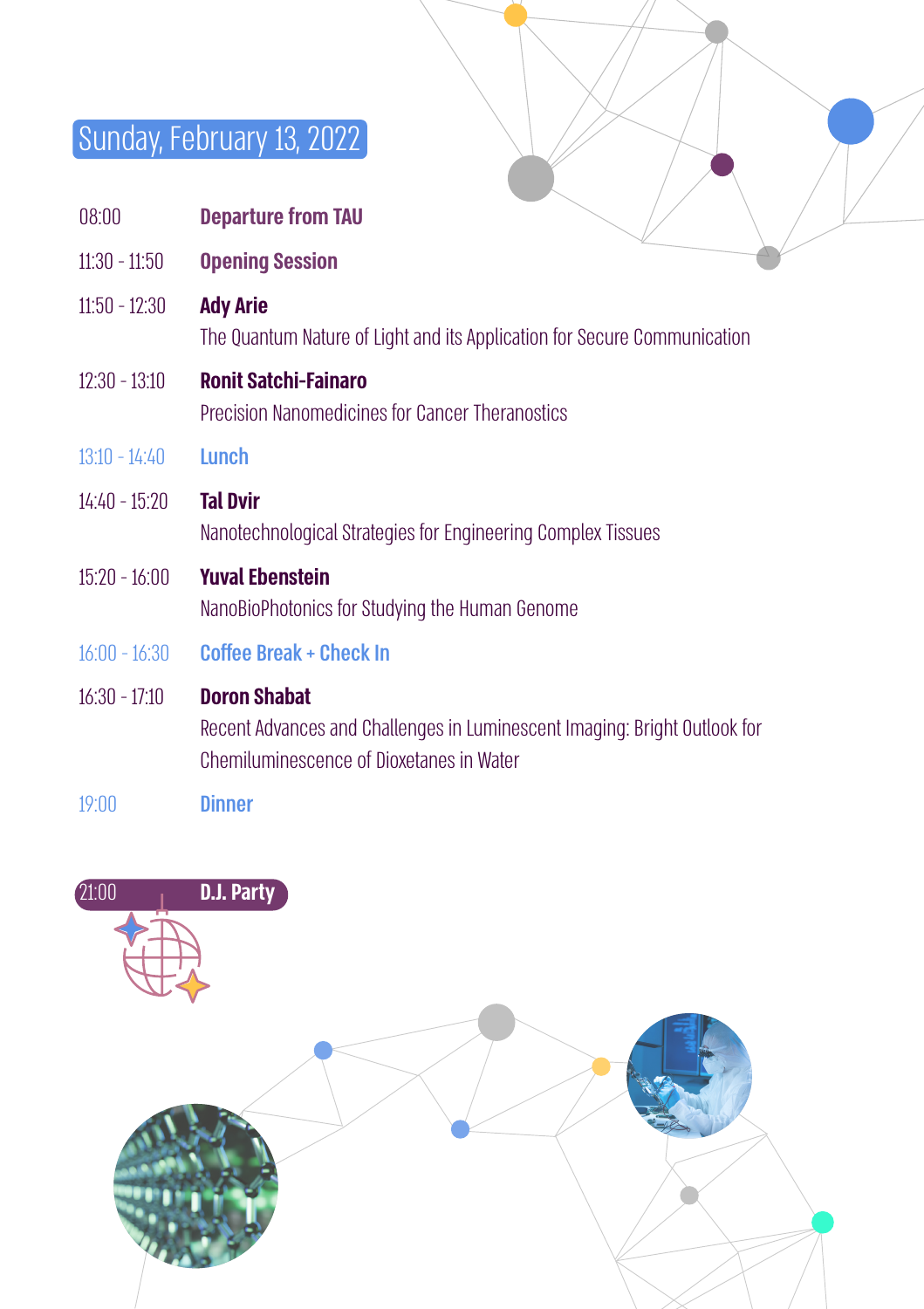## Monday, February 14, 2022

07:30 - 09:00 Breakfast

- 09:00 09:40 **Roy Beck- Barkai** Order from the Disorder with Intrinsically Disordered Peptide Amphiphiles
- 09:40 10:20 **Lihi Adler-Abramovich** Peptide Nanostructure and Soft Material for Biological Applications
- 10:20 13:30 **Tour**
- 13:30 15:00 Lunch Break

### 15:00 - 15:40 **Gili Bisker**

Imaging and Sensing in the Near-Infrared using Fluorescent Single-Walled Carbon Nanotubes

#### 15:40 - 16:20 **Itai Benhar**

Antibody-Targeted Lipid-Nanoparticle Mediated Inhibition of the GPCR RXFP1 Signaling Pathway as a Therapeutic Approach for Ovarian Cancer

#### 16:20 - 17:00 **Dan Peer**

From Gene Silencing to Gene Editing

- 17:00 17:30 Coffee Break
- 17:30 18:45 **Poster Flash**
- 19:15 Dinner
- 20:30 **Poster Session**